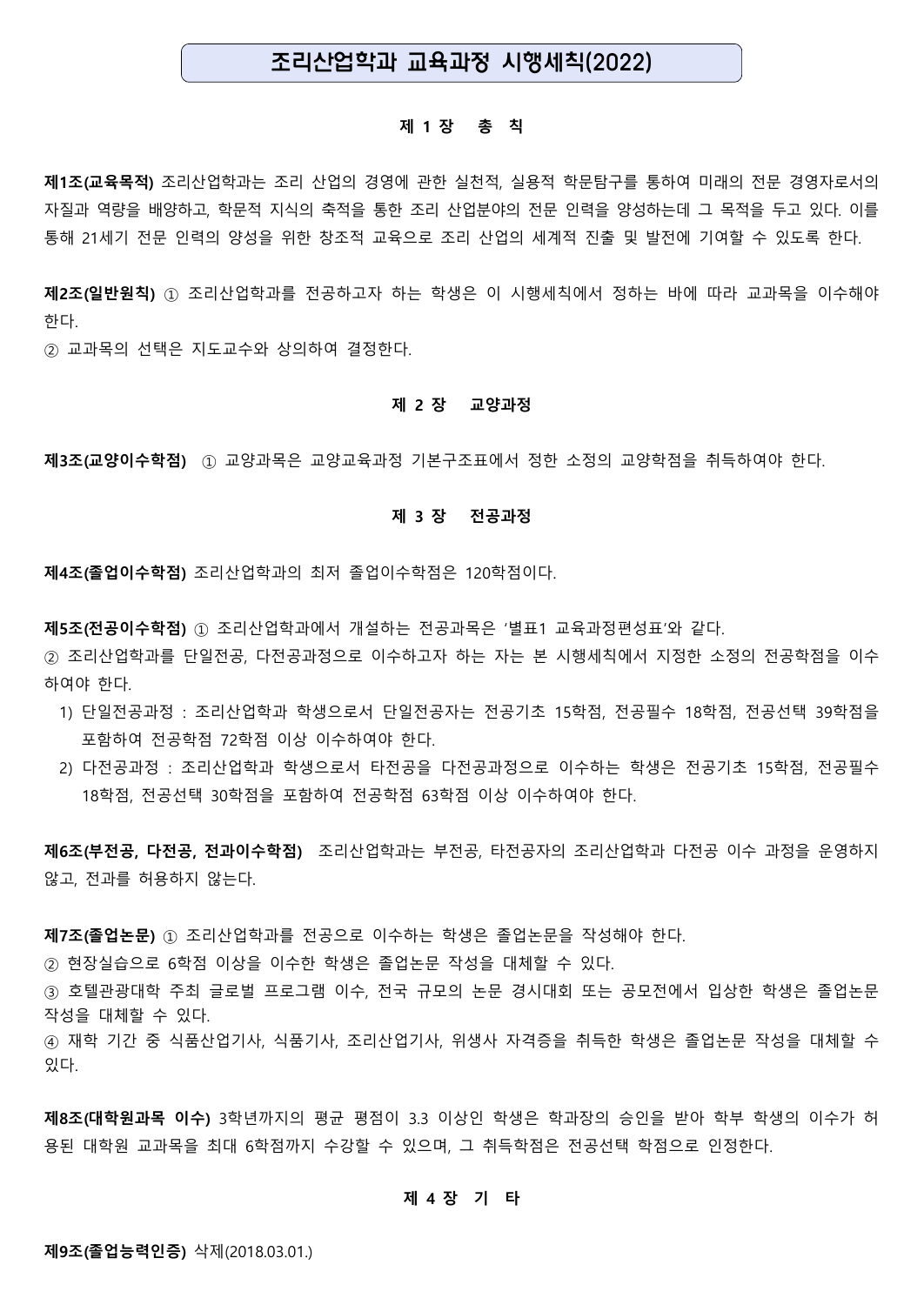**제10조(SW교육 졸업요건)** 조리산업학과는 SW교육 졸업요건을 운영하지 않는다.

#### **부 칙**

제1조(시행일) 본 규정은 2015년 3월 1일부터 시행한다.

#### **부 칙**

제1조(시행일) 본 규정은 2016년 3월 1일부터 시행한다. 제2조(경과조치) 개편된 전공교육과정은 2015학년도 이전 입학생에게도 적용함을 원칙으로 한다. 다만, 입학 이후 개편된 모든 학년도의 전공교육과정 기본구조 중 하나를 선택하여 적용받을 수 있다.

#### **부 칙**

제1조(시행일) 본 규정은 2017년 3월 1일부터 시행한다.

제2조(경과조치) 개편된 전공교육과정은 2016학년도 이전 입학생에게도 적용함을 원칙으로 한다. 다만, 입학 이후 개편된 모든 학년도의 전공교육과정 기본구조 중 하나를 선택하여 적용받을 수 있다.

#### **부 칙**

제1조(시행일) 본 시행세칙은 2018년 3월 1일부터 시행한다.

제2조(경과조치) 개편된 전공교육과정은 2017학년도 이전 입학생(2015학년도 이전 편입생 포함)에게도 적용함을 원칙 으로 한다. 다만, 입학이후 개편된 모든 학년도의 전공교육과정 기본구조 중 하나를 선택하여 적용받을 수 있다.

#### **부 칙**

제1조(시행일) 본 시행세칙은 2019년 3월 1일부터 시행한다.

제2조(경과조치) 개편된 전공교육과정은 2018학년도 이전 입학생(2016학년도 이전 편입생 포함)에게도 적용함을 원칙 으로 한다. 다만, 입학이후 개편된 모든 학년도의 전공교육과정 기본구조 중 하나를 선택하여 적용받을 수 있다.

#### **부 칙**

제1조(시행일) 본 시행세칙은 2020년 3월 1일부터 시행한다. 제2조(경과조치) 개편된 전공교육과정은 2019학년도 이전 입학생(2017학년도 이전 편입생 포함)에게도 적용함을 원칙 으로 한다. 다만, 입학이후 개편된 모든 학년도의 전공교육과정 기본구조 중 하나를 선택하여 적용받을 수 있다. 제3조 (졸업능력인증제도 폐지에 따른 경과조치) ① 졸업능력인증제도 폐지는 2020학년도부터 모든 재적생에게 적용한다. ② 2020년 2월 이전 수료자는 희망자에 한하여 졸업능력인증을 이수면제 처리한다.

### **부 칙**

제1조(시행일) 본 시행세칙은 2021년 3월 1일부터 시행한다. 제2조(경과조치) 개편된 졸업논문 대체 요건은 2018학년도 입학생(2018학년도 편입생 포함)부터 적용함을 원칙으로 한다.

# **[별표]**

1. 교육과정 편성표 1부

2. 전공 교과목 해설 1부

3. 교육과정 이수체계도 1부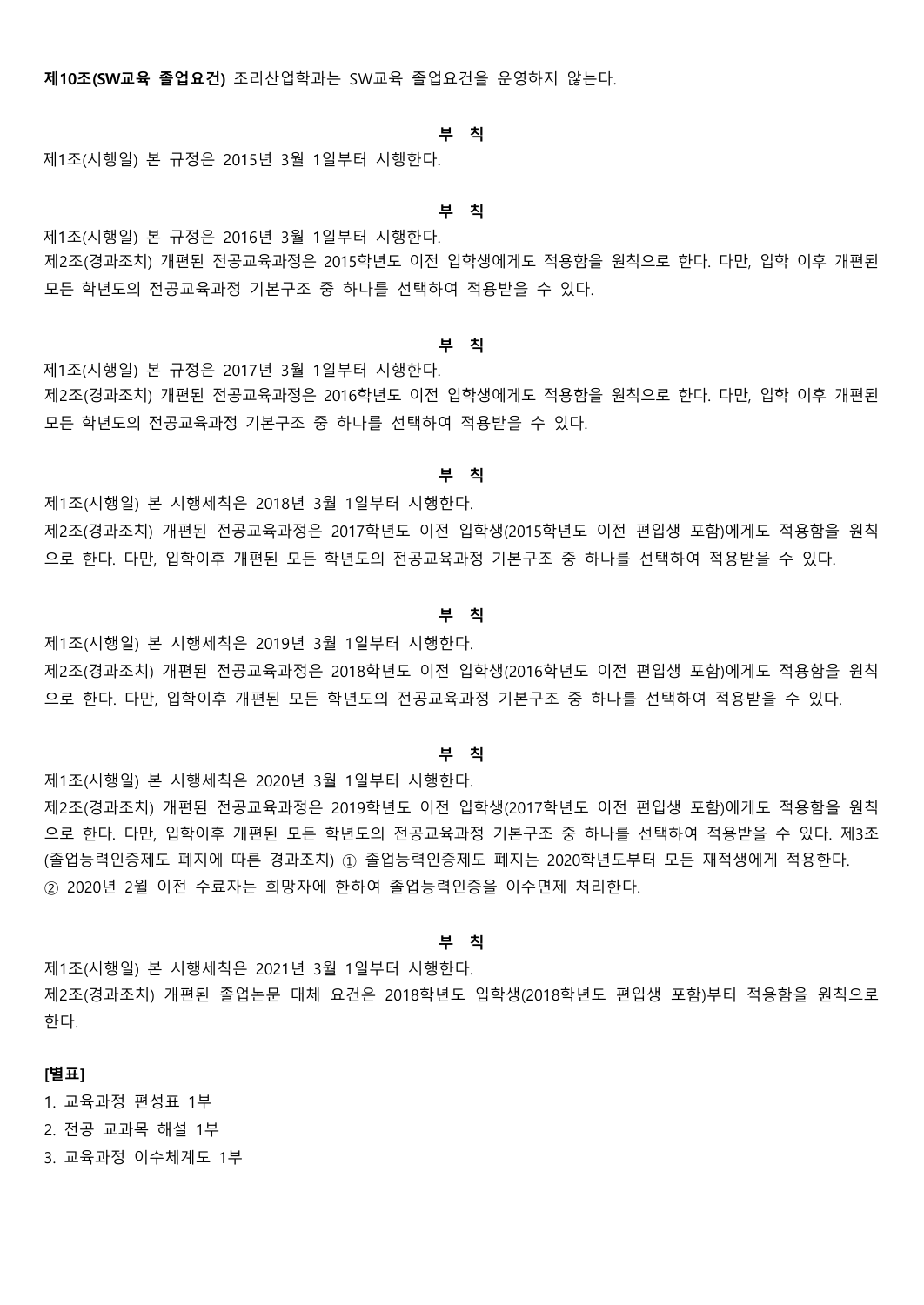# **교육과정 편성표**

# **학과명 : 조리산업학과 / Department of Culinary Arts Management**

|          | 순번             | 이수<br>구분 | 교과목명                     | 학수번호            | 학점 | 시간             |          |   |                | 개설학기                |                         | 교과구분 |             |                 |            |           |
|----------|----------------|----------|--------------------------|-----------------|----|----------------|----------|---|----------------|---------------------|-------------------------|------|-------------|-----------------|------------|-----------|
| 구분       |                |          |                          |                 |    |                | 이론 실기 실습 |   | 이수             |                     | <sup>.학년 </sup> 1학기 2학기 | 부    | 영어<br>전공 과목 | 문제해<br>결형<br>교과 | PN<br>평가   | 비고        |
|          | $\mathbf{1}$   |          | 전기 조리실무론                 | <b>CUIN1001</b> | 3  | 3              |          |   | $\mathbf{1}$   | $\circ$             |                         |      |             |                 |            |           |
|          | 2              |          | 전기 외식경영론                 | <b>CUIN1002</b> | 3  | 3              |          |   | 1              | $\circlearrowright$ |                         |      |             |                 |            |           |
|          | 3              |          | 전기 Hospitality&Tourism이해 | <b>CULT1009</b> | 3  | 3              |          |   | 1              | $\bigcirc$          |                         |      |             |                 |            | 온라인       |
|          | 4              |          | 전기 식음료관리론                | <b>CUIN1004</b> | 3  | 3              |          |   | $\mathbf{1}$   |                     | $\bigcirc$              |      | $\bigcirc$  |                 |            |           |
|          | 5              |          | 전기 식생활과문화                | <b>CUIN1006</b> | 3  | 3              |          |   | 1              |                     | $\bigcirc$              |      |             |                 |            |           |
|          | 6              | 전필       | │식품학개론                   | <b>CUIN1007</b> | 3  | 3              |          |   | $\overline{c}$ |                     | $\circ$                 |      |             |                 |            |           |
|          | $\overline{7}$ | 전필       | │조리학개론                   | <b>CUIN2001</b> | 3  | 3              |          |   | $\overline{c}$ | $\circ$             |                         |      |             |                 |            |           |
| 학부<br>과정 | 8              | 전필       | │제과제빵개론                  | <b>CUIN2002</b> | 3  | 3              |          |   | 2              | $\circ$             |                         |      |             |                 |            |           |
|          | 9              |          | 전필 서양조리실습                | <b>CUIN2008</b> | 3  | $\overline{c}$ |          | 2 | $\overline{c}$ |                     | $\bigcirc$              |      |             |                 |            |           |
|          | 10             | 전필       | │외식서비스마케팅                | <b>CUIN2004</b> | 3  | 3              |          |   | $\overline{c}$ |                     | $\circ$                 |      | О           |                 |            |           |
|          | 11             | 전필       | 외식소비자행동론                 | <b>CUIN3004</b> | 3  | 3              |          |   | 3              | $\circlearrowright$ |                         |      |             |                 |            |           |
|          | 12             | 전선       | 영양학개론                    | <b>CUIN2005</b> | 3  | 3              |          |   | $\overline{c}$ |                     | $\bigcirc$              |      |             |                 |            |           |
|          | 13             | 전선       | │식품가공및저장관리               | <b>CUIN3001</b> | 3  | 3              |          |   | 3              | $\bigcirc$          |                         |      |             |                 |            |           |
|          | 14             | 전선       | 한국조리실습                   | <b>CUIN2007</b> | 3  | 2              |          | 2 | $\overline{c}$ | $\circlearrowright$ |                         |      |             |                 |            |           |
|          | 15             | 전선       | │제과제빵이론및실습               | <b>CUIN3010</b> | 3  | 2              |          | 2 | 3              | $\circlearrowright$ |                         |      |             |                 |            |           |
|          | 16             | 전선       | 조리실무영어                   | <b>CUIN4011</b> | 3  | 3              |          |   | 3              | $\circlearrowright$ |                         |      | О           |                 |            |           |
|          | 17             |          | 전선  식재료구매관리론             | <b>CUIN3014</b> | 3  | 3              |          |   | 3              |                     | $\bigcirc$              |      |             |                 |            |           |
|          | 18             | 전선       | 병과음청실습                   | <b>CUIN3015</b> | 3  | $\overline{2}$ |          | 2 | 3              |                     | $\circ$                 |      |             |                 |            | 격년 개설(27) |
|          | 19             | 전선       | │메뉴관리론                   | <b>CUIN3006</b> | 3  | 3              |          |   | 3              |                     | $\circ$                 |      | $\bigcirc$  |                 |            |           |
|          | 20             | 전선       | 외식프랜차이즈경영론               | <b>CUIN3007</b> | 3  | 3              |          |   | 3              |                     | $\circ$                 |      |             |                 |            |           |
|          | 21             | 전선       | │식품위생관리                  | <b>CUIN3008</b> | 3  | 3              |          |   | 3              |                     | $\bigcirc$              |      |             |                 |            |           |
|          | 22             | 전필       | 졸업논문(조리산업)               | <b>CUIN4001</b> | 0  | 0              |          |   | 4              | $\circ$             | $\bigcirc$              |      |             |                 | $\bigcirc$ |           |
|          | 23             |          | 전선 창업요리실습                | <b>CUIN4002</b> | 3  | $\overline{2}$ |          | 2 | 4              | $\circlearrowright$ |                         |      |             |                 |            |           |
|          | 24             |          | 전선 $\vert$ 외식마케팅관리       | <b>CUIN4003</b> | 3  | 3              |          |   | 4              | $\bigcirc$          |                         |      |             |                 |            |           |
|          | 25             |          | 전선 품질경영및유통관리             | <b>CUIN4006</b> | 3  | 3              |          |   | 4              | $\circ$             |                         |      |             |                 |            |           |
|          | 26             |          | 전선 외식시장조사론               | <b>CUIN4007</b> | 3  | 3              |          |   | 4              | $\bigcirc$          |                         |      | $\bigcirc$  |                 |            |           |
|          | 27             |          | 전선 동양조리실습                | <b>CUIN4016</b> | 3  | $\overline{2}$ |          | 2 | 3              |                     | $\bigcirc$              |      |             |                 |            | 격년 개설(18) |
|          | 28             | 전선       | │외식창업론                   | <b>CUIN4009</b> | 3  | 3              |          |   | 4              |                     | $\bigcirc$              |      |             |                 |            |           |
|          | 29             | 전선       | │메뉴상품개발론                 | <b>CUIN4013</b> | 3  | 3              |          |   | 4              |                     | $\bigcirc$              |      |             |                 |            |           |
|          | 30             | 전선       | 독립심화학습1(조리산업)            | <b>CUIN4014</b> | 3  | 3              |          |   | 4              | $\circ$             |                         |      |             |                 | $\bigcirc$ |           |
|          | 31             |          | 전선  독립심화학습2(조리산업)        | <b>CUIN4015</b> | 3  | 3              |          |   | 4              |                     | $\bigcirc$              |      |             |                 | $\bigcirc$ |           |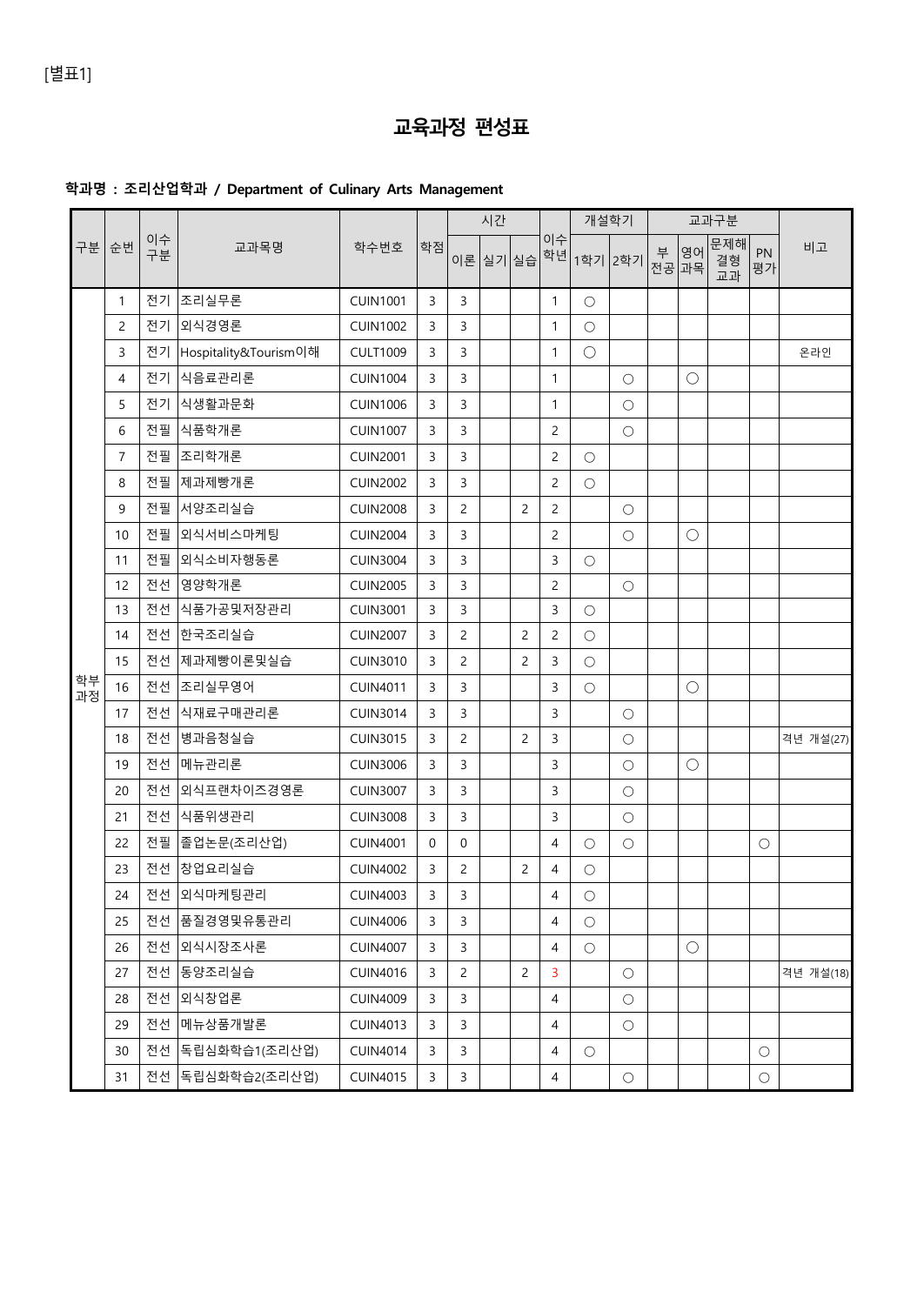# [별표2]

# **조리산업학과 교과목 해설**

# **학과명 : 조리산업학과 / Department of Culinary Arts Management**

| 전공기초                                                                                                                                                                                                                                                                                                                                                                                                                                                                                                                                                                                                                                                                                                                  |
|-----------------------------------------------------------------------------------------------------------------------------------------------------------------------------------------------------------------------------------------------------------------------------------------------------------------------------------------------------------------------------------------------------------------------------------------------------------------------------------------------------------------------------------------------------------------------------------------------------------------------------------------------------------------------------------------------------------------------|
| CUIN1001 조리실무론 (Culinary & Management Actual Skill Development) 3-3-0<br>- 조리와 외식경영에 대한 기본 지식과 한 · 중 · 일 · 양식 주방 및 기물, 구매, 위생, 원가에 대한 체계적인 학습을 통하여<br>조리 및 경영실무 전반에 대한 기초실무 지식을 학습한다.<br>- This study basis knowledge on cooking method and food service management, and understand basic cooking<br>business practice knowledge, whole through systematic studying about Korean, Chinese, Japanese and Western<br>kitchen, vessels, purchasing, hygiene and the prime cost.                                                                                                                                                                                                                                          |
| CUIN1002 외식경영론 (Foodservice Management) 3-3-0<br>- 외식산업의 경영, 외식의 생산에 대한 일반적이고 전반적인 내용을 체계적 지식으로 습득하고, 현 이슈, 레스토랑과<br>호텔 · 식음료 운영에 있어서의 필요한 제반지식을 교육한다.<br>- Introduction to the field of food service management. This course is designed to provide students with an<br>understanding of restaurant operations and food & beverage operations in hotels, and to help students gain<br>insights toward current issues, opportunities, and challenges faced in the food service industry.                                                                                                                                                                                                                              |
| CULT1009 Hospitality&Tourism이해 (Understanding of Hospitality & Tourism) 3-3-0<br>- 본 과목은 Hospitality산업과 관광산업의 기초 이론적 개념과 기초 원리에 관한 전반적 지식터득은 물론 국내외의 최신<br>동향을 파악하는데 필요한 이수과목이다. 이 과목은 수강생들에게 Hospitality산업과 관광산업에 대한 전반적인 지식과 전망<br>을 안내해 줄 것이다.<br>- This course teaches the basic concepts in the hospitality industry and general knowledge of the national and<br>international hospitality and tourism industry. This course will give students a general perspective of hospitality<br>and tourism.                                                                                                                                                                                                            |
| CUIN1004 식음료관리론 (Food & Beverage Management) 3-3-0<br>- 식음료는 인류의 삶에 있어서 가장 기본적인 필수조건이며, 식음료업 경영은 과학적인 전략을 통한 경영의 효율성을<br>높이는 것이 필요하게 되었다. 따라서 외식산업의 전반적인 이해와 서비스, 메뉴관리, 식자재 관리, 위생과 안전 관리를<br>통한 영업 현장의 이해 또한 경영지원 업무로 인적 관리, 마케팅 관리, 회계정보 관리, 설계 디자인의 이해로 식음료<br>경영 관리의 이론을 학습한다.<br>- This course provides a thorough quide to the management of food and beverage outlets, from their day-to-day<br>running through to the wider concerns of the hospitality industry. It explores the broad range of subject areas<br>that encompass the food and beverage market and its five main sectors - fast food and popular catering,<br>hotels and quality restaurants and functional, industrial, and welfare catering. |
| CUIN1006 식생활문화 (Food Culture) 3-3-0<br>- 식생활과 식문화의 기본 기본개념을 정립하고 음식의 기원과 전파를 문화인류학적 측면을 중점적으로 알아보아<br>세계의 식문화에 대한 지식을 갖도록 한다.                                                                                                                                                                                                                                                                                                                                                                                                                                                                                                                                                                                         |

**-** Examine the relationship between food and culture with a focus on the cultural rules of food consumption and theoretical and empirical exposure to food research in anthropology, folklore, history, and sociology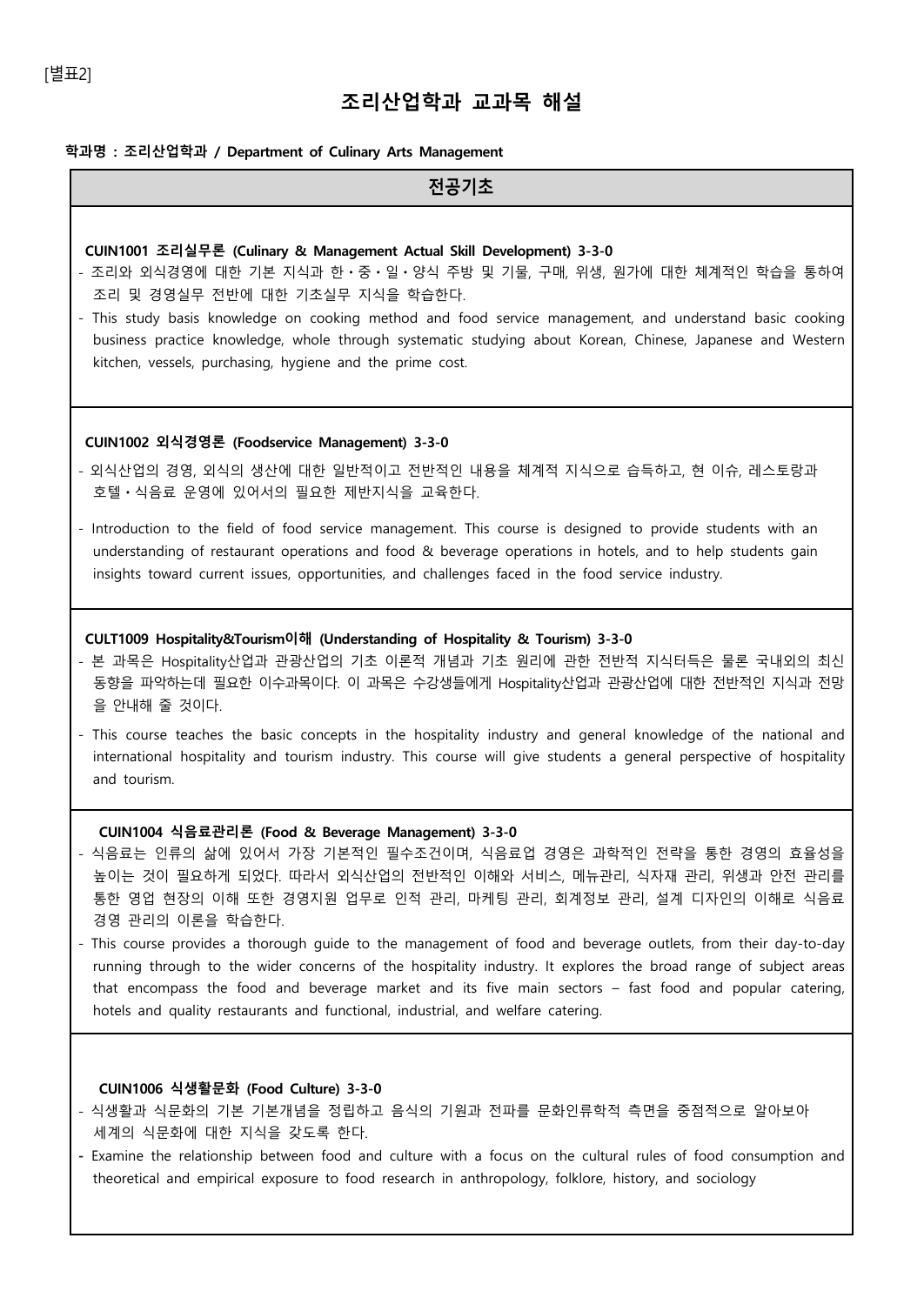# **전공필수**

### **CUIN1007 식품학개론 (Food Science) 3-3-0**

- 식품의 일반성분과 특수성분을 이해하고 식품의 성분과 특성이 식품의 관능적 요소인 맛, 색, 냄새, 조직감의 형성 및 변화를 유도하는 것을 이해하고 활용하게 한다.
- This course focuses on the understanding of the physicochemical properties of the major components of foods. Also this course studies sensory components of taste, color, smell and their changes upon cooking and processing.

#### **CUIN2001 조리학개론 (Principle of Cooking) 3-3-0**

- 식품 중 각 영양소의 물리적, 화학적 성질을 바탕으로 조리과정 중에 일어나는 여러 가지 변화를 과학적으로 이해하여 체계적으로 조리원리를 다룬다.
- We try to understand the physical, chemical changes taking place while cooking in the nutrients of the food to find the principles of cooking.

### **CUIN2002 제과제빵개론 (Theory of Bakery) 3-3-0**

- 제과제빵에 사용되는 재료들의 기능성에 대해 공부하고, 기초적인 빵, 케이크류의 제조기법을 학습하여, 제조 시 발생 되는 여러 가지 문제점들을 해결할 수 있는 능력을 개발한다.
- Introduction to properties and functions of ingredients used in baking, reactions of ingredients during processing into baked products.

# **CUIN2003 서양조리실습 (Practice of 3S: Sauce/Stock/Soup) 3-2-2**

- 서양조리의 기본이 되는 Basic Cooking Methods를 집중적으로 지도하여 조리를 쉽게 이해할 수 있도록 하고 서양조리의 정수라고 할 수 있는 Basic Stock을 만드는 방법과 활용하는 방법을 지도하여 소스(Sauce)와 수프(Soup) 등을 응용하는 방법을 익히는데 그 목표를 둔다.<br>- An introduction to the application and development of fundamental cooking theories and techniques. Topics of
- study include tasting, kitchen equipment, knife skills, classical vegetable cuts, stock production, thickening agents, soup preparation, grand sauces, timing and multi-tasking, station organization, palate development, culinary French terms, and food costing.

#### **CUIN2004 외식서비스마케팅 (Foodservice Marketing) 3-3-0**

- 21세기 세계 경제를 움직이는 가장 큰 산업은 바로 서비스 산업이라고 할 수 있다. 본 강의는 학생들에게 현재 및 미래 경제에서 서비스가 기여하게 될 중요성을 인식시키고, 사회생활 속에서 이를 효과적으로 관리하기 위한 이론 및 실무적 기반을 튼튼히 하는데 도움을 주고자 한다. 본 수업에서는 서비스 마케팅 개념 및 경영관리 이슈를 주로 학습한다.<br>- The biggest industry on 21<sup>st</sup> Century is service industry. This course makes students to be aware of the
- importance of service which contributes present and future economy. Furthermore, this lecture offers to help strengthen the theoretical and practical basis for managing service effectively in social life. This course covers service marketing concept and management issues.

### **CUIN3004 외식소비자행동론 (Foodservice Consumer Behaviour) 3-3-0**

- 실제 시장에서 나타나는 여러 가지 마케팅 관련 현상을 '소비자행위'라는 관점에서 설명할 수 있는 능력을 향상시킴 으로써 마케팅 현상에 대한 보다 심도 있는 이해를 도모한다. 소비자 심리에 대한 보다 정확한 이해와 함께 이러한 이해가 실제의 기업 활동에 어떻게 적용되고 있으며, 또한 앞으로 어떻게 적용될 수 있을 것인가에 대한 체계적인 사고의 틀을 제공한다.
- Under the understanding of the meaning of Consumer Behavior, we placed an emphasis on the other disciplines, psychology, sociology, and anthropology related to the Consumer Behavior. The important area in Consumer Behavior is Consumer Behavior Model, Consumer Behavior Influence Factors, and Consumer Behavior Decision Making Process. the MKTG Activities and phenomena. The Selection, the Diagnosis, and the problem Solving of MKTG Cases in MKT is the Key for Analyzing Korea MKT Environments.

# **CUIN4001 졸업논문(조리산업) (Graduation Thesis Culinary Industry) 0-0-0**

- 조리산업 전 과정을 개별적으로 종합 정리하고 자신의 조리산업 전공지식을 자유주제를 통하여 연구 과정 결과를 발 표하여 졸업 후 관심 분야 연구 및 취업에 대응토록 한다.
- Compounding a whole culture & tourism program helping a further study of the Hospitality & Culinary industry.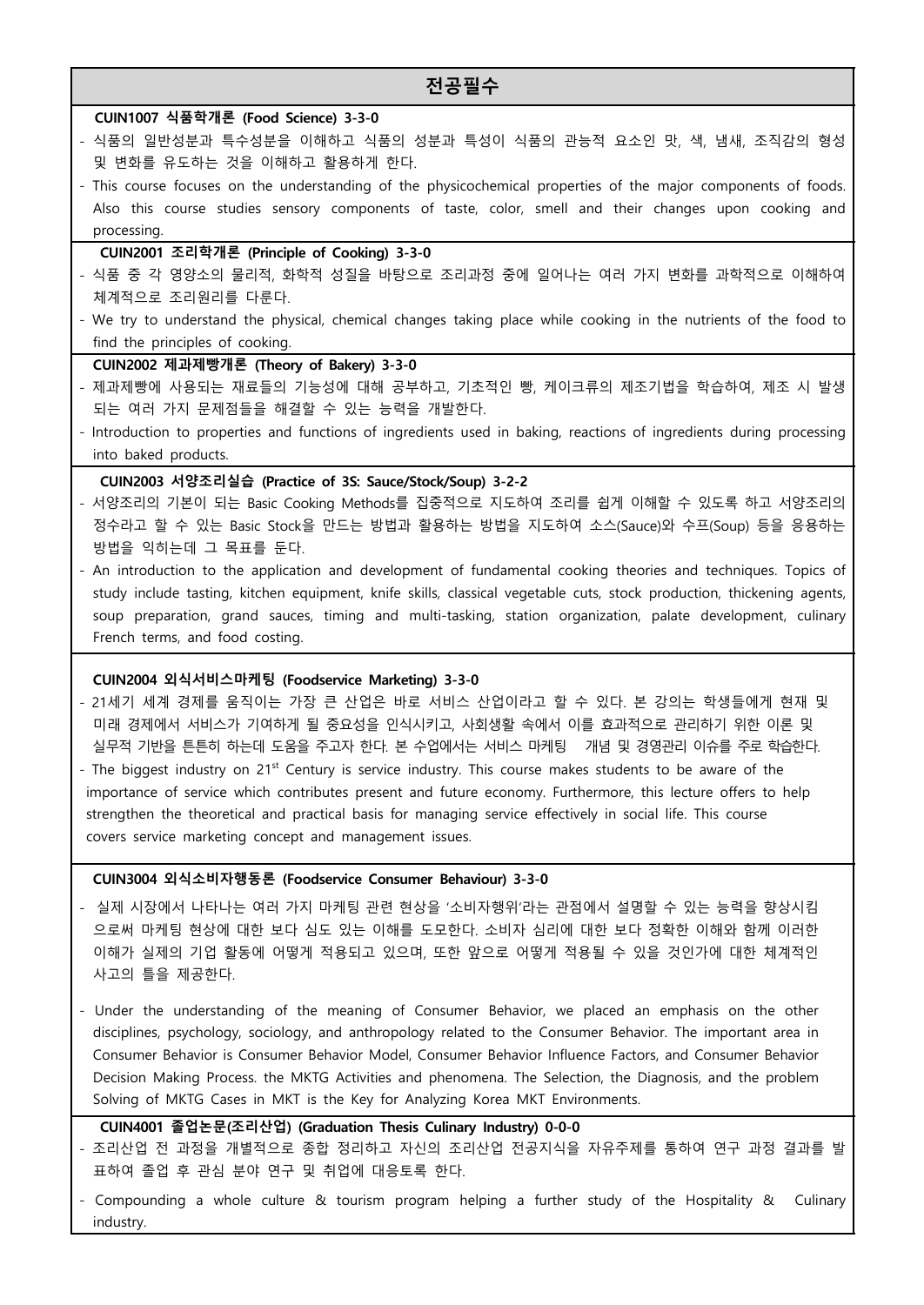# **전공선택**

#### **CUIN2005 영양학개론 (Nutritions) 3-3-0**

- 영양학의 학문적 특성에 대한 이해를 바탕으로, 일상의 식생활을 통해 섭취하는 식품의 성분이 소화, 흡수, 대사되는 과정과 인체 내에서 발휘하는 생리적, 생화학적 기능에 대해 강의한다. 또한 건강유지 및 질병예방에 있어서 식품영양학의 역할에 대해 강의하고 토론한다.<br>- This study basis knowledge of elements of human nutrition including vitamins, minerals, micronutrients, and
- antioxidants including sources, metabolism, and functions in the human body; nutritive values of foods; requirements for human health, nutraceuticals, and functional foods and their effects on human health beyond basic nutrition.

# **CUIN3001 식품가공및저장관리 (Food processing & Preservation Management) 3-3-0**

- 농산식품 가공에 중점을 두어 농산식품가공과 관련되는 기초 이론을 정리하고 기호이론을 정리하고 이에 따른 농산 식품제조 원리 및 각론을 식품산업과 관련지어 가공현황 및 응용법을 학습한다. 또한 식품의 보수성과 수분과의 관계,<br>열처리에 따른 미생물의 살균 효과와 식품성분의 화학적 변화, 식품의 산패 및 변화, 식품 저장 중에 관여하는 미생물과 효소의 작용 등을 식품가공 및 저장학적인 면에서 정리하고 학습한다.
- Food Processing is a course that explains how the use of additives can preserve foods. The course also provides an overview of the processing technologies used for food preservation. This includes procedures that are commonly used to process and preserve food on a commercial basis. Other topics include packaging, thermal processing, chilling storage, freezing and irradiation.

#### **CUIN2007 한국조리실습 (Practice of Korean Cuisine) 3-2-2**

- 한국음식 고유의 문화적 배경과 기본 조리에 대한 이론적인 강의와 조리법에 따른 조리기술을 실습 지도하여 한국음식에 대한 정확한 이론의 정립과 기초적인 조리기술을 익히도록 한다.
- Theoretical and empirical exposure to the cultural perspective of Korean cuisine and preparations, and techniques of the cuisine.

#### **CUIN3003 제과제빵이론및실습 (Baking And Pastry Practice & Principle) 3-2-2**

- 케이크와 페이스트리류의 제품, 이스트를 이용하는 빵 제품들의 기본적인 제조방법과 응용기술들을 실습을 통하여 만들어 보고 이론 학습을 통해 응용 제품들의 개발 능력을 키운다.
- Laboratory exercises in theory and production of non-yeast leavened baked products and yeast leavened baked products such as cakes and pies. Laboratory exercises in theory and production of yeast leavened baked products such as bread and buns.

#### **CUIN4004 조리실무영어 (Practical english for Culinary Arts) 3-3-0**

- 조리 분야와 관련된 기본적인 영어로, 식재료, 기물 소개, 호텔 및 식음료 서비스, 조리 업무 시 사용하는 용어 및 대화를 익히는 수업이다.
- Provides basic and broad knowledge in English related to the culinary arts, such as ingredients and cooking utensils, hotels, restaurants and bars, etc.

#### **CUIN3009 식재료구매관리론 (Food Product Purchase Theory) 3-3-0**

- 외식산업에서 필요한 식재료 구매 관리, 활동, 구매 계획 및 구매 방법, 재고관리에 대한 이론을 습득하고 실무에서 적용할 수 있게 하고, 원활하고 효율적인 업무 수행을 가능하게 해준다.
- This course introduces necessary knowledge for food service industry such as; management of buying control, activity, purchasing plan, purchasing method, and inventory management of food item. Student will be able to apply such sense in real industry smoothly and effectively.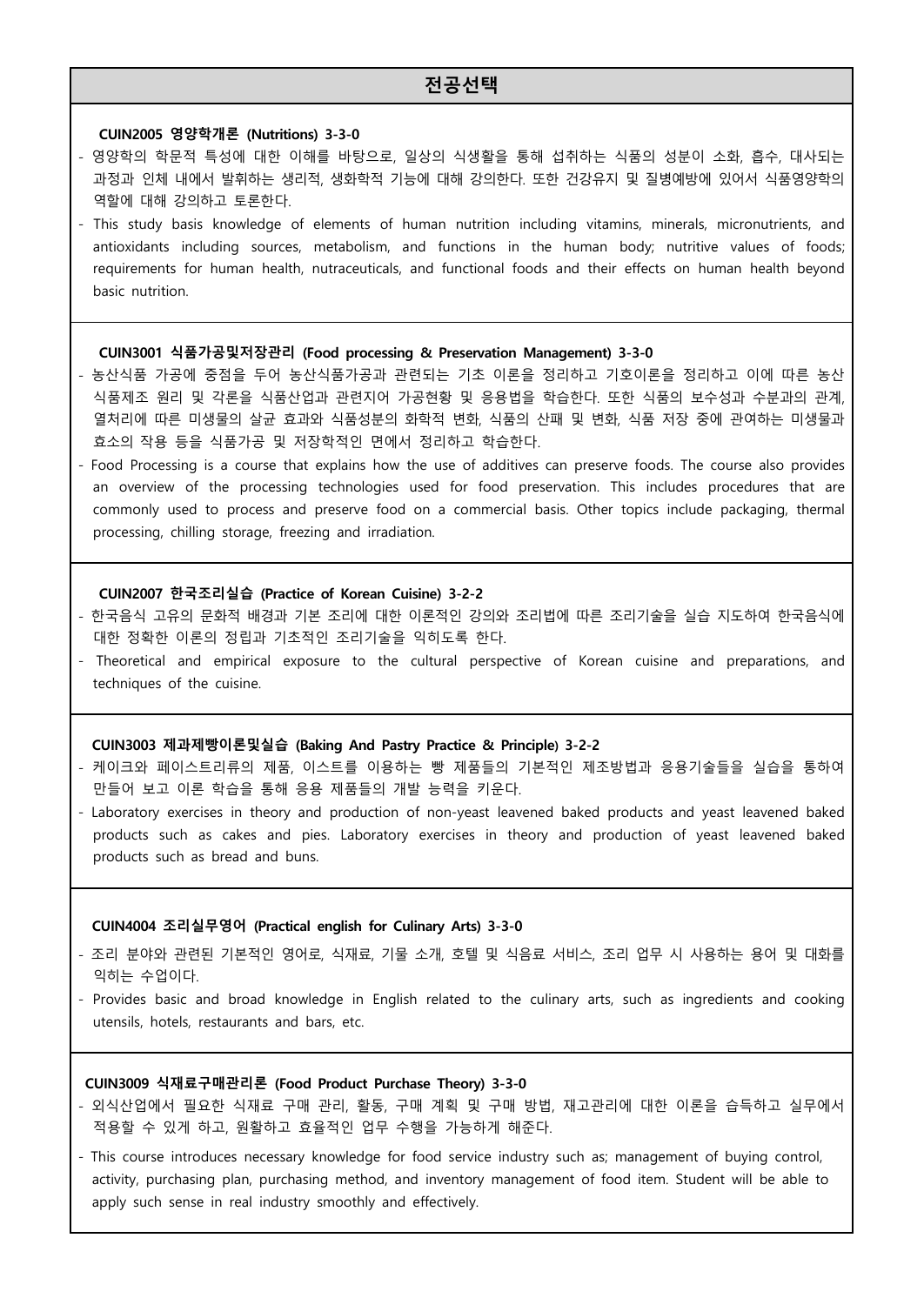# **전공선택**

### **CUIN3015 병과음청실습 (Practice of Korean Traditional Dessert And Drink) 3-2-2**

cakes, cookies, and drinks and apply them to practical work such as product development.

- 떡, 한과, 음청류에 대한 이론적인 지식과 실기 기능을 습득하여 상품개발과 같은 실무에 적용할 수 있도록 한다.<br>- The students learn the theoretical knowledge and practical skill about Korean traditional desserts including rice

# **CUIN3006 메뉴관리론 (Menu Management) 3-3-0**

- 메뉴 관리, 구매 관리, 생산관리영역을 지도하여 매출증대와 비용절감을 통하여, 이윤 극대화에 기여하며 레스토랑 메뉴 개발을 통하여 경쟁에서 우위를 점할 수 있도록 하는데 대하여 교육목표를 둔다.
- This course covers issues such as personal management, menu, purchase, and production control system in the Kitchen.

# **CUIN3007 외식프랜차이즈경영론 (Foodservice Franchise Management) 3-3-0**

- 오늘날 프랜차이즈는 경영의 한 형태로서 인기를 급속히 얻고 있는데, 그 중심이 식음료부문의 경영이라 할 수 있다.<br>- 식음료를 공부하는 학생들이 레스토랑 창업의 한 방법으로서 프랜차이즈 현황과 개념을 이해하고 한국시장의 프랜 차이즈 시장의 실태와 현황을 분석하여, 한국시장에서의 프랜차이즈 전략에 관하여 학습한다.
- Provides an understanding of the franchising concepts in the hospitality industry and examines the multi-faceted phenomenon of franchising in the hospitality industry, with particular attention to site study, operations relationships of franchisor-franchisee, and the mutual obligations created by each type of contract.

#### **CUIN3008 식품위생관리 (Foods Safety & Sanitation) 3-3-0**

- 식품위생을 이해하고 그 중요성을 인식하며, 중요 식중독 원인과 예방법, 그리고 HACCP를 통한 통합적 위생관리를 이해한다. 또한 최근의 식품에 관한 법률상의 규제, 절차 및 규정에 대하여 학습한다.
- Course studies the principles of sanitation with emphasis on the practical considerations as they apply to various culinary, food service industries: food poisoning, parasites, infectious diseases and environmental pollution, and their relation to laws, regulations, and government standards.

### **CUIN4002 창업요리실습 (Founding Restaurant Practice) 3-2-2**

- 서양조리와 관련된 용어 및 식재료, 조리기술 등을 체계적으로 이해하고 현장실무와 창업에서 즉시 적용 가능한 기술,<br>- 기능을 습득, 연마하여 조리사 또는 외식전문가로서 갖추어야 할 서양조리실무능력을 학습한다.
- Understand systematically terminology, food material and cooking technology connected with founding restaurant and master immediately technology, function that application is possible in spot business and practice and study with founding restaurant practical ability that must equip as a cook or eating out specialist.

#### **CUIN4003 외식마케팅관리 (Food Service Marketing Managenent) 3-3-0**

- 마케팅관리란 조직의 목표 달성을 위해 표적시장을 선택하고 우월한 고객가치 창조, 제공 및 의사소통을 통해 고객을 획득, 유지, 확대하는 과정을 말한다. 본 과목에서는 환대산업 내에서 이루어지는 마케팅 활동을 이해하고 마케팅 계획 및 전략수립과정을 위한 이론 및 실무적 이해를 높이는데 그 목적이 있다.
- Marketing management could be called both an art and a science. Its objective is to choose target markets and satisfy customers even in a dynamic environment. This course presents marketing processes and principles and allows students to apply the key concepts in practical situations in the hospitality industry.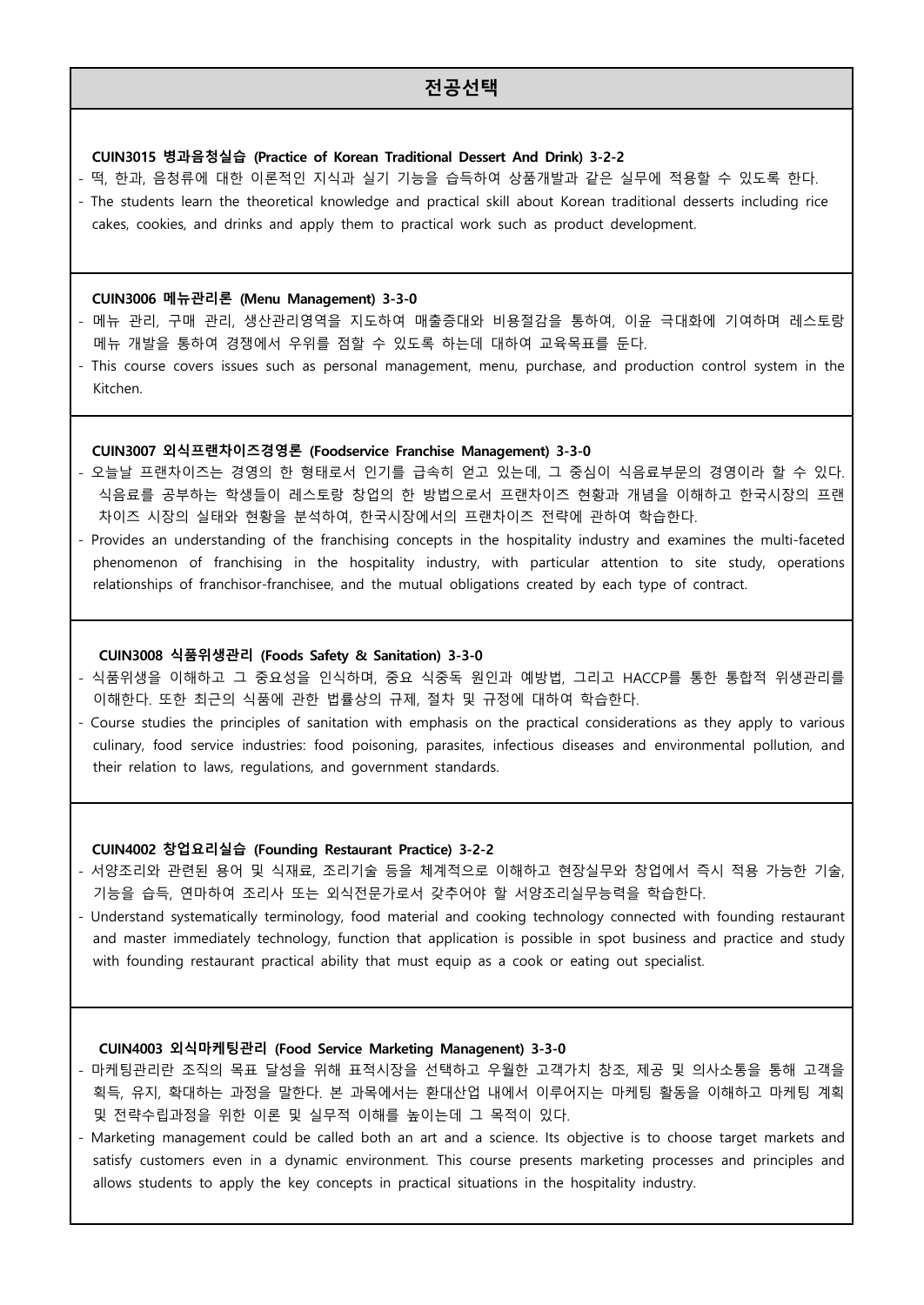# **전공선택**

# **CUIN4006 품질경영및유통관리 (Food Quality Management) 3-3-0**

- 조리 및 가공된 식품의 평가는 만드는 과정의 완성이라 할 수 있을 만큼 중요한 마무리 과정이다. 식품 평가는 크게 주관적(관능적) 방법과 객관적(기계적) 방법으로 나누어지며, 본 수업에서는 이 두 가지 평가 방법에 대하여 공부하고 또한, 평가 결과를 통계적으로 처리하는 방법을 학습한다.<br>- The basis behind food quality control/assurance is discussed along with its application to various food systems
- to control/improve the quality and safety of our food supply.

#### **CUIN4007 외식시장조사론 (Marketing Research) 3-3-0**

- 기업의 효율적인 의사결정을 위해서는 과학적인 분석을 기반으로 하는 마케팅조사가 필수적이다. 외식시장조사론에서는 - 마케팅조사의 기본적인 개념과 원리를 학습하며, 효과적인 의사결정을 위한 방법론적 기술들에 대해 학습한다.<br>- This course introduces basic knowledge and skills involved in the research process and
- emphasizes methodological techniques in effective decision making.

#### **CUIN4016 동양조리실습 (Asian Cooking Practice) 3-3-2**

- 일본과 중국음식을 중심으로 한 동양조리의 이론 및 실습 심화 수업으로써, 동양요리의 특징을 이해하고, 이에 사용 되는 식재료의 종류와 이용 방법 및 대표적인 요리에 대한 기본적인 조리방법을 이론과 실습을 통해 학습한다.<br>- Learning through theory and practice to understand the characteristics of the Asian cuisine, and the
- type ingredients that are used and how to use Asian's most famous for cooking methods.

### **CUIN4009 외식창업론 (Restaurant Planning & Design) 3-3-0**

- 외식산업의 트랜드를 이끌 수 있는 새로운 컨셉의 메뉴 및 주방설계, 디자인 및 공간 배치 등을 학습하고, 시장과 입지 상황을 분석하면서 레스토랑 창업의 기초지식과 실무능력을 취득하는데 그 목적이 있다.
- The basic principles and theories concerning restaurant business in the foodservice industry are taught and the students are expected to participate in the case study. Students will examine restaurant business development that covers all stages of feasibility and development activities, with emphasis on strategic planning and design of restaurant system.

### **CUIN4013 메뉴상품개발론 (Food Menu Development) 3-3-0**

- 새로운 식품 신상품 개발에 필요한 기본 이론과 지식을 이해하고, 상품 아이디어의 개발, 컨셉 기획, 가격 결정, 트랜드 포장, Labelling 등의 상품 구성 요소, 제품 마케팅 등 아이디어에서 제품개발, 상품화까지의 과정을 학습하고 시제품을 제작한다. 과목을 이수하기 위해서는 기본적인 조리과정, 식품 가공 이론, 식품 위생 등에 대한 기초적인 지식을 필요로 한다. - Understanding fundamental theory and knowledge for developing new food item is considerable. This course
- introduces overall process of developing food item including; basic information, development of product idea, planning a concept, setting a price, packaging a brand, and the component of a product such as labelling. At the end of the course, students produces prototype developed from their own idea. To complete this course, it requires students' fundamental cooking skill, basic knowledge of foor processing theory and food hygeine.

### **CULT4014, CULT4015 독립심화학습1,2(Independent Learning & Research 1,2(Culinary Industry)) 3-3-0**

- 학생과 교수 간의 독립적인 학문적 소통을 통해 학생이 관심 있는 문제에 대해 몰입하여 연구함으로써 비판적,<br>- 대안적 사유를 강화하고 학문적 역량을 기르는 과목이다.
- This subject is to strengthen critical and alternative thoughts and enhance academic competence by researching specific issues of students through independent communication between students and the professor.